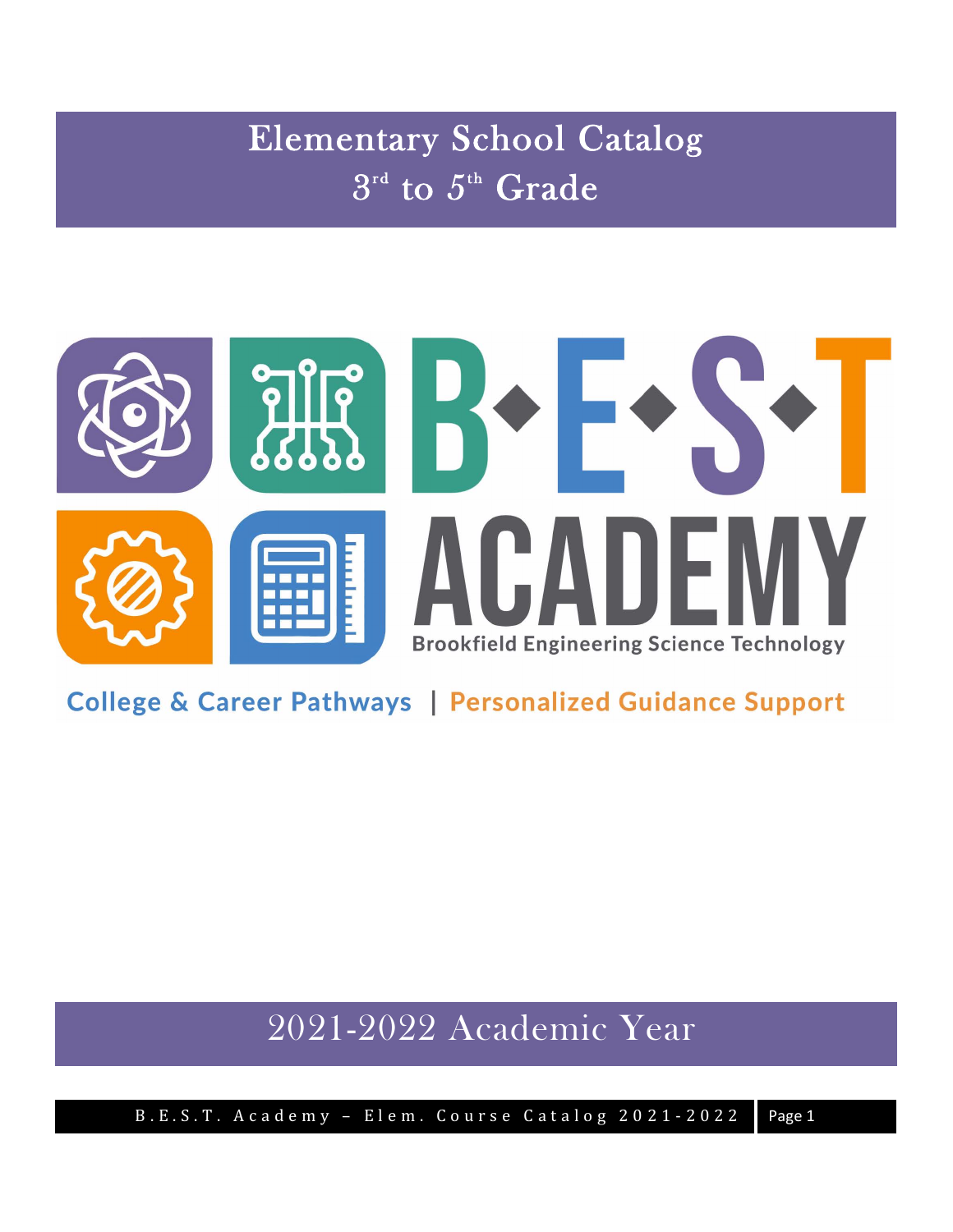## **ENGLISH**

### **ENGLISH LANGUAGE ARTS 3**

This course provides students instruction and practice in reading, comprehending, and analyzing various genres. Students will also learn skills to become stronger writers while creating texts for various purposes. Students will complete basic research tasks. In addition, students will learn spelling, grammar, and conventions to strengthen their writing. They will also learn and practice skills and strategies to build their vocabulary. Students will further their communication skills by listening speaking and working with peers. Student will also learn and utilize cursive writing.

### **ENGLISH LANGUAGE ARTS 4**

Covering 4th grade ELAR objectives, this course builds upon third-grade skills and vocabulary development. The focus is reading comprehension of main ideas, details, and themes. Students also keep a reading journal and compare different genre elements. Students write narratives and various essays, including a persuasive essay and an informative research paper. They also evaluate graphic elements, media, and speeches. In the area of cooperative learning, students practice good listening and discussion skills. Additionally, they use technology to make a presentation and self-evaluate their performance.

### **ENGLISH LANGUAGE ARTS 5**

All standard conventions of English grammar are thoroughly covered. Vocabulary and spelling are spiraled throughout and include word roots, affixes, use of the dictionary, and using context. Students will read and analyze all major genres and be asked to imitate each in their own writing. Students analyze the novel Number the Stars. The students compose all forms of writing required by the state standards and are given detailed instructions in formal research and essays. A section on media literacy is included. Many lessons require peer collaboration. Fluency in reading aloud is taught overtly.

### **MATH**

### **MATH 3**

The primary focal areas in 3rd Grade Math are place value, operations of whole numbers, and understanding fractional units. Students will learn the purpose of rounding numbers and learn to identify values on a number line. Students will perform the operations of addition, subtraction, multiplication, and division. They will learn and practice multiplication through 10. They will also learn to model division in different ways, including grouping and using arrays. The mathematical strands of algebraic reasoning, geometry and measurement, and data analysis are presented and practiced. The use of tables, graphs, and charts is thoroughly explained, and concepts of financial literacy are also covered.

### **MATH 4**

The primary focal areas in 4th Grade Math are the use of operations, fractions and decimals, and describing and analyzing geometry and measurement. Students will practice multiplication and divide 4-digit numbers by single-digit divisors. They will also learn about estimating quotients. Students will learn and practice addition and subtraction of fractions. Algebraic concepts will include working with equations and solving multi-step problems. Perimeter and area problems will also be performed. Financial literacy topics are also covered.

### **MATH 5**

5th Grade Math will develop students' mathematical problem-solving skills. Beginning with an overview of place values, students will learn to regroup numbers and estimate sums and differences. Students will learn to multiply and divide numbers with more than one digit. Proficiency will be gained in adding, subtracting, multiplying, and dividing fractions and whole numbers. Students will solve problems using basic numerical and algebraic expressions. Geometry includes lines, angles, polygons, and polyhedrons. Customary and metric measurements will be used to solve problems. Students will organize and present mathematical data using line graphs, scatterplots, bar graphs, and other visual aids. The course concludes with the application of math skills in the study of financial concepts.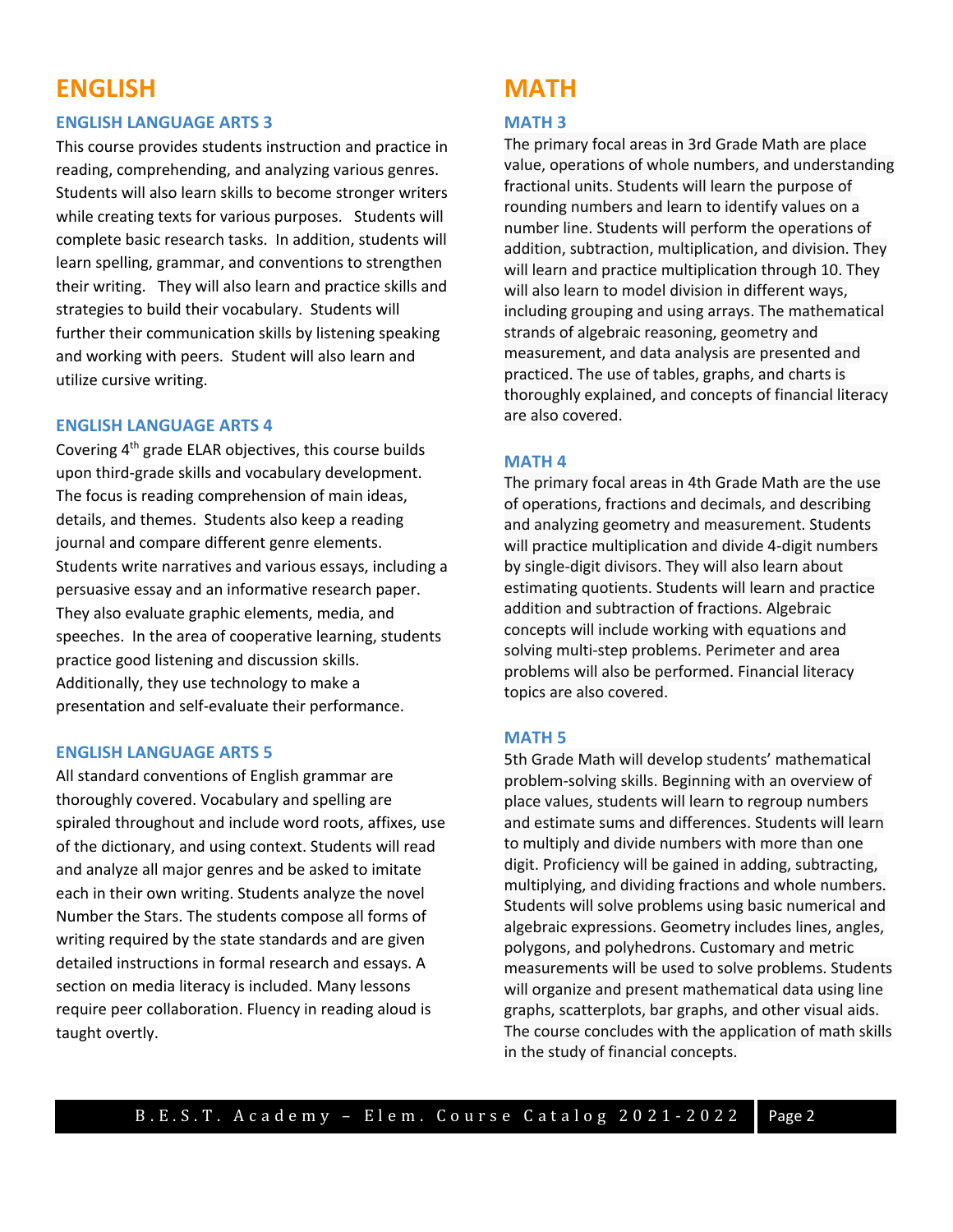## **SOCIAL STUDIES**

### **SOCIAL STUDIES 3**

The theme of 3rd Grade Social Studies is community. Students will compare and contrast different types of communities and discover how cultural diversity adds richness and meaning to life in communities. As the course progresses, students will be introduced to the concept of living in a larger world community. They will learn about heroic men and women who overcame adversity and made their communities better places to live. Students will apply map-reading skills and examine source documents that will help them place communities and events in geographical and historical context. Students will learn that they have a responsibility to improve their communities and will identify ways to participate through nonprofit groups, government, and the free enterprise system.

### **SOCIAL STUDIES 4**

California State History is a social science adventure guiding the student through the history of the Golden State. The course begins with a primer on social studies skills, such as reading maps. Students then explore the diverse geographic regions of California. Module 2 begins an extended look at California history with an investigation into the culture of Native Americans. Students will then analyze the effect of the arrival of European explorers and Spanish rule. Next, they will follow the transition to Mexican rule and subsequent rapid colonization and statehood driven by the 1849 Gold Rush. After surveying history to the present day, the course concludes with in-depth investigations into California's government, economic structure and industries, and cultural contributions.

### **SOCIAL STUDIES 5**

The 5th Grade Social Studies students will engage in a broad survey of U.S. history. Beginning with the discovery of the Western Hemisphere during the Age of Discovery, students will follow the transformation of the United States from a wilderness in the 17th century to a world power during the 20th century. Students will examine founding documents and analyze how

government, political parties, and the free enterprise system have shaped the development of the United States. Geographical skills will be tested as students memorize the location of all 50 states and the names of their capitals. In addition, students will examine their rights and duties as citizens and analyze the impact of technology and culture on the lives of Americans.

## **SCIENCE**

### **SCIENCE 3**

The study of science in 3rd Grade includes conducting descriptive investigations using scientific methods, analyzing data, and making tables and graphs. Students use tools such as collecting nets, sound recorders, and spring scales to collect, analyze, and record information. In this integrated science course, students explore many scientific concepts and will perform tasks such as measuring physical properties of matter; describing the forms of energy; investigating how forces cause change; describing rapid changes to Earth's surface; comparing different landforms; creating models of the solar system; understanding the structures of living organisms and how they interact with each other and the environment, and comparing life cycles of different plants and animals.

### **SCIENCE 4**

The study of science in 4th Grade includes conducting descriptive investigations using scientific methods, analyzing data, and making graphs. Students use tools such as beakers, compasses, and balances to collect, analyze, and record information. In this integrated science course, students explore many scientific concepts and will perform tasks such as measuring physical properties of matter; predicting how matter changes with heating and cooling; describing the forms of energy and its cycles; understanding slow changes to Earth's surface; recognizing weather patterns and using weather maps; understanding the structures and relationships of living organisms and their environment; illustrating and comparing life cycles of different plants and animals; and investigating patterns in the Sun, Earth, Moon system, including shadows and lunar phases.